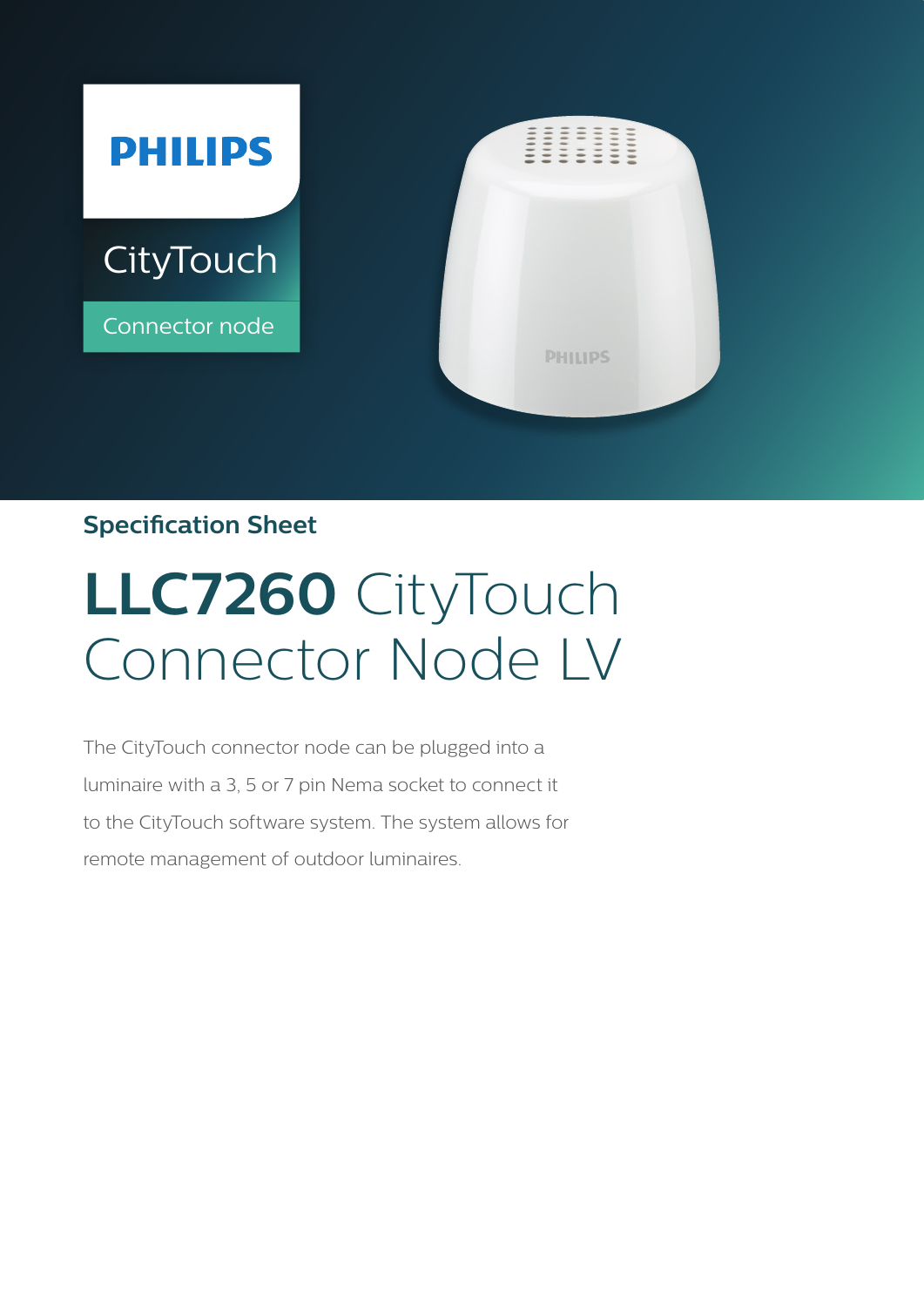# **LLC7260**

- The Connector node will control outdoor luminaires by switching the mains and provides dimming by means of a digital (DALI) or analog (0-10V) interface. The node will monitor and communicate the operational status of the luminaire.
- The Connector node uses cellular communication to exchange data with the CityTouch system. Through the on-board GPS (Global Positioning system) the node determines location and sends it to the CityTouch system. No commissioning is required.
- The integrated light sensor allows lux level switching. The lux level to switch on and off the luminaire can be adjusted remotely. The node has provisions to prevent day burning due to dirt.
- The Connector node may be connected to any luminaire with a Nema receptacle conform ansi C36.10 or c136.41 standard.

#### **Dimensional drawing**

#### **Wiring diagrams**



ANSI C136.10



ANSI C136.41





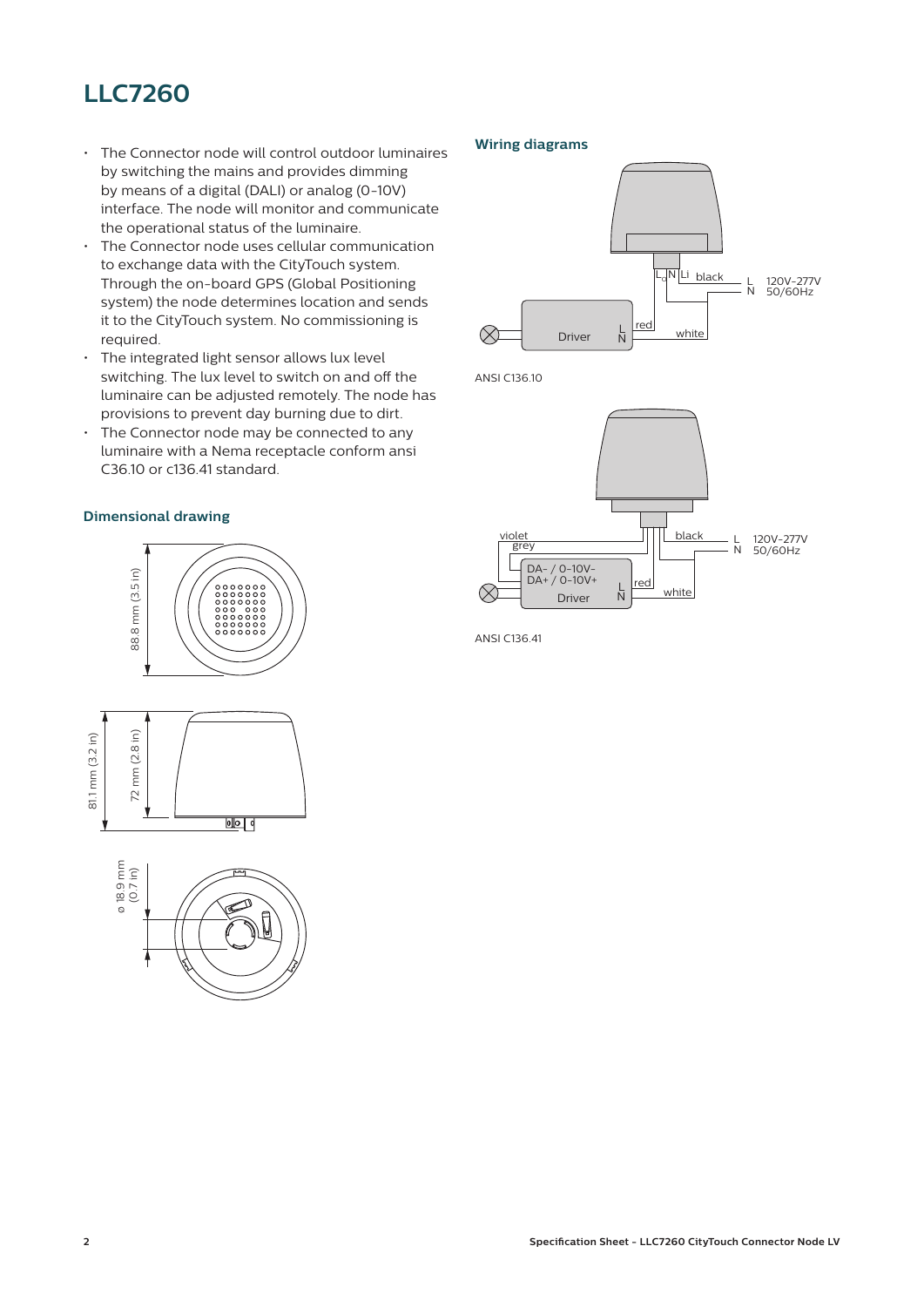# **Specifications**

#### **General Characteristics**

| Mains voltage    | 120 - 277 VAC +10% -15%                                                                             |
|------------------|-----------------------------------------------------------------------------------------------------|
| Mains frequency  | 50/60 Hz ±5%                                                                                        |
| Rated current    | 4A @ 120 VAC or 3A @ 277 VAC<br>for FL drivers<br>6A @ 120 VAC or 3.6A @ 277<br>VAC for FM ballasts |
| Plug             | Compatible with ANSI C136.10<br>and ANSI C136 41<br>3, 5 and 7 pin.                                 |
| Surge protection | ANSI C136.10 6kV / 3kA                                                                              |

#### **Power Consumption**

| Stand-by wattage      | $<17$ W                        |
|-----------------------|--------------------------------|
| Energy Meter accuracy | 2% according EN50470-3 class A |

## **Control Interface**

| Control voltage | $0 - 10$ VDC / DALI                                   |
|-----------------|-------------------------------------------------------|
| Load capacity   | 3 lamp / LED drivers                                  |
| Protection      | Interface is Mains voltage and<br>short circuit proof |
| Insulation      | Class I, Basic insulation                             |
| DALI voltage    | 12.0 - 20.5 VDC (12.5 VDC<br>typical)                 |
| DALI current    | 8 – 250 mA (12 mA typical)                            |

#### **Connectivity**

| <b>UMTS</b> | 850 / 1900 / 2100 MHz |
|-------------|-----------------------|
| GPRS        | 850 / 1900 MHz        |

#### **Auto Location**

| Position System   | Build in GPS         |
|-------------------|----------------------|
| Location accuracy | CEP50 ≤ 2.5 m / 8 ft |

## **Photocontrol**

| Turn on/off range  | $5 - 200$ Lux |
|--------------------|---------------|
| On Factory setting | $16$ Lux      |

| Off Factory setting | 16 Lux |
|---------------------|--------|
| Remote configurable |        |

#### **Temperature Characteristics**

| Operating temperature | $-40^{\circ}$ C $-$ +70 $^{\circ}$ C<br>$(-40° F - 158° F)$ ambient<br>$-40^{\circ}$ C $-+80^{\circ}$ C<br>$(-40^{\circ} F - 176^{\circ} F)$ storage |
|-----------------------|------------------------------------------------------------------------------------------------------------------------------------------------------|
| Relative humidity     | 5 % to 95 %                                                                                                                                          |

#### **Product dimensions**

| Height               | 72 mm (2.83 in)       |
|----------------------|-----------------------|
| Diameter             | 88.8 mm (3.50 in)     |
| Net weight per piece | $0.23$ kg $(8.11$ oz) |

## **Housing**

| Glow wire test   | UI 94V-0                                 |
|------------------|------------------------------------------|
| Protection class | IP54, IP class of luminaire<br>unchanged |
| Color            | Light Grey RAL7035                       |

## **Compliance**

| Marking    | FCC, cULus, RCM, NOM                                                                                                                      |  |
|------------|-------------------------------------------------------------------------------------------------------------------------------------------|--|
| Others     | EN 61347-2-11:2001<br>EN 61347-1:2015<br>ETSI EN 301 908-1 V7.1.1<br>RoHS Directive 2011/65/EU<br>RoHSUpcoming Directive (EU)<br>2015/863 |  |
| FCC        | FCC47 Part 15B Class A<br>FCC47 CFR 22H.<br>FCC47 CFR 24F<br>FCC47 Part 1.1310 / IEEE C95.1                                               |  |
| <b>NOM</b> | NOM-003-SCFI-2014                                                                                                                         |  |
| IFT        | Mexico Instituto Federal<br>de Telecomunicationes<br>No. de Homologación:<br>RTIPHI I 16-1692                                             |  |
| RCM        | AS/CA S042-2015                                                                                                                           |  |